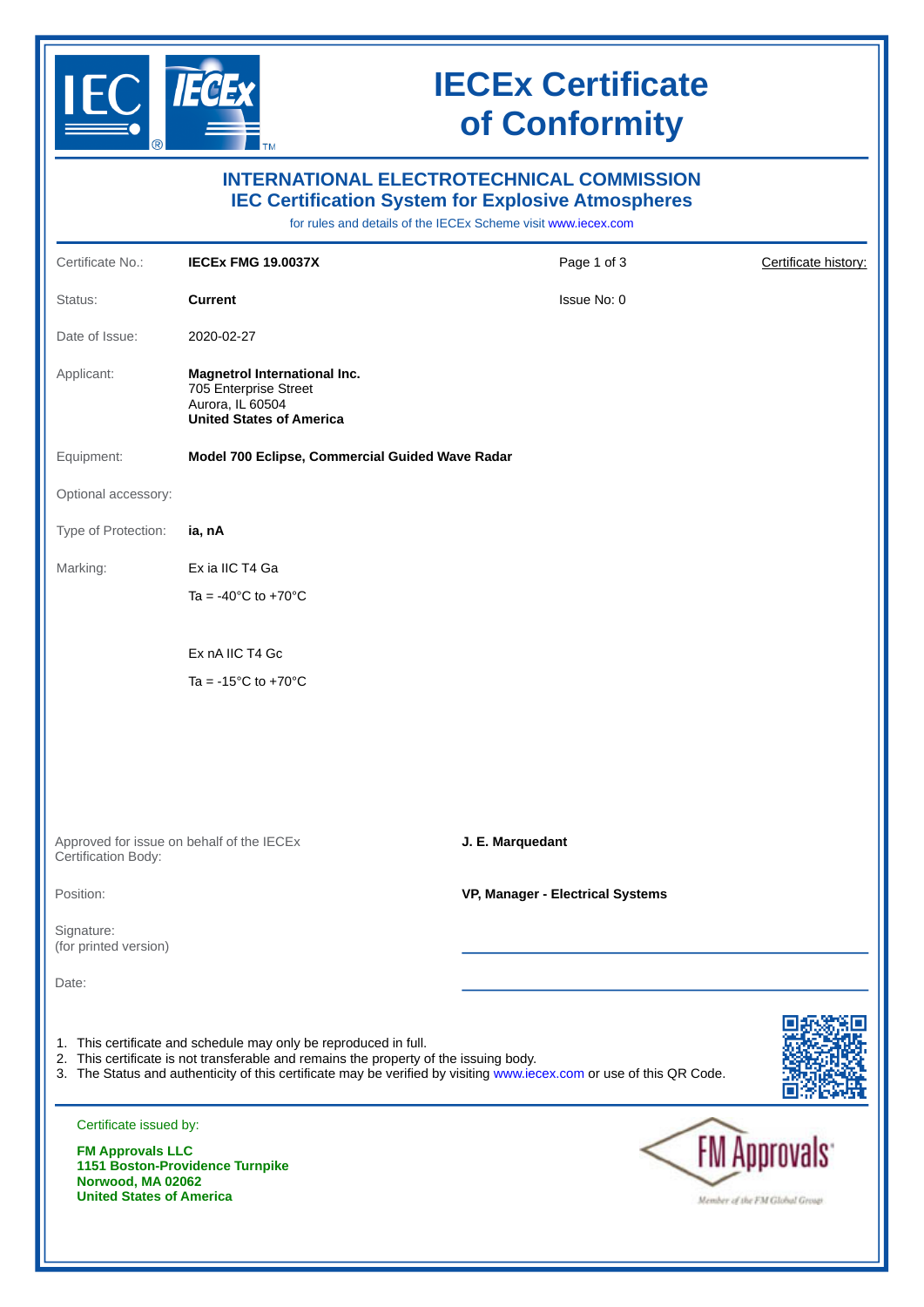

# **IECEx Certificate of Conformity**

| Certificate No.:                                            | <b>IECEX FMG 19.0037X</b>                                                                                | Page 2 of 3                                                                                                                                                                                                                                                                                                                                                                                                                         |  |
|-------------------------------------------------------------|----------------------------------------------------------------------------------------------------------|-------------------------------------------------------------------------------------------------------------------------------------------------------------------------------------------------------------------------------------------------------------------------------------------------------------------------------------------------------------------------------------------------------------------------------------|--|
| Date of issue:                                              | 2020-02-27                                                                                               | Issue No: 0                                                                                                                                                                                                                                                                                                                                                                                                                         |  |
| Manufacturer:                                               | Magnetrol International Inc.<br>705 Enterprise St.<br>Aurora IL 60504<br><b>United States of America</b> |                                                                                                                                                                                                                                                                                                                                                                                                                                     |  |
| Additional<br>manufacturing<br>locations:                   | Magnertol B.V.<br>Heikensstraat 6<br>9240 Zele<br><b>Belgium</b>                                         | <b>Orion Instruments</b><br>6646 Complex Drive<br>Baton Rouge, LA 70809<br><b>United States of America</b>                                                                                                                                                                                                                                                                                                                          |  |
|                                                             | IECEx Scheme Rules, IECEx 02 and Operational Documents as amended                                        | This certificate is issued as verification that a sample(s), representative of production, was assessed and tested and found to comply with<br>the IEC Standard list below and that the manufacturer's quality system, relating to the Ex products covered by this certificate, was<br>assessed and found to comply with the IECEx Quality system requirements. This certificate is granted subject to the conditions as set out in |  |
| <b>STANDARDS:</b><br>to comply with the following standards |                                                                                                          | The equipment and any acceptable variations to it specified in the schedule of this certificate and the identified documents, was found                                                                                                                                                                                                                                                                                             |  |
| IEC 60079-0:2011<br>Edition: 6.0                            | Explosive atmospheres - Part 0: General requirements                                                     |                                                                                                                                                                                                                                                                                                                                                                                                                                     |  |
| IEC 60079-11:2011<br>Edition:6.0                            | Explosive atmospheres - Part 11: Equipment protection by intrinsic safety "i"                            |                                                                                                                                                                                                                                                                                                                                                                                                                                     |  |
| IEC 60079-15:2010<br>Edition:4                              | Explosive atmospheres - Part 15: Equipment protection by type of protection "n"                          |                                                                                                                                                                                                                                                                                                                                                                                                                                     |  |
|                                                             |                                                                                                          | This Certificate does not indicate compliance with safety and performance requirements<br>other than those expressly included in the Standards listed above.                                                                                                                                                                                                                                                                        |  |
| <b>TEST &amp; ASSESSMENT REPORTS:</b>                       |                                                                                                          | A sample(s) of the equipment listed has successfully met the examination and test requirements as recorded in:                                                                                                                                                                                                                                                                                                                      |  |
| <b>Test Report:</b>                                         |                                                                                                          |                                                                                                                                                                                                                                                                                                                                                                                                                                     |  |
| US/FMG/ExTR19.0034/00                                       |                                                                                                          |                                                                                                                                                                                                                                                                                                                                                                                                                                     |  |
| Quality Assessment Reports:                                 |                                                                                                          |                                                                                                                                                                                                                                                                                                                                                                                                                                     |  |
| CA/CSA/QAR06.0004/05                                        | NL/DEK/QAR11.0031/05                                                                                     |                                                                                                                                                                                                                                                                                                                                                                                                                                     |  |